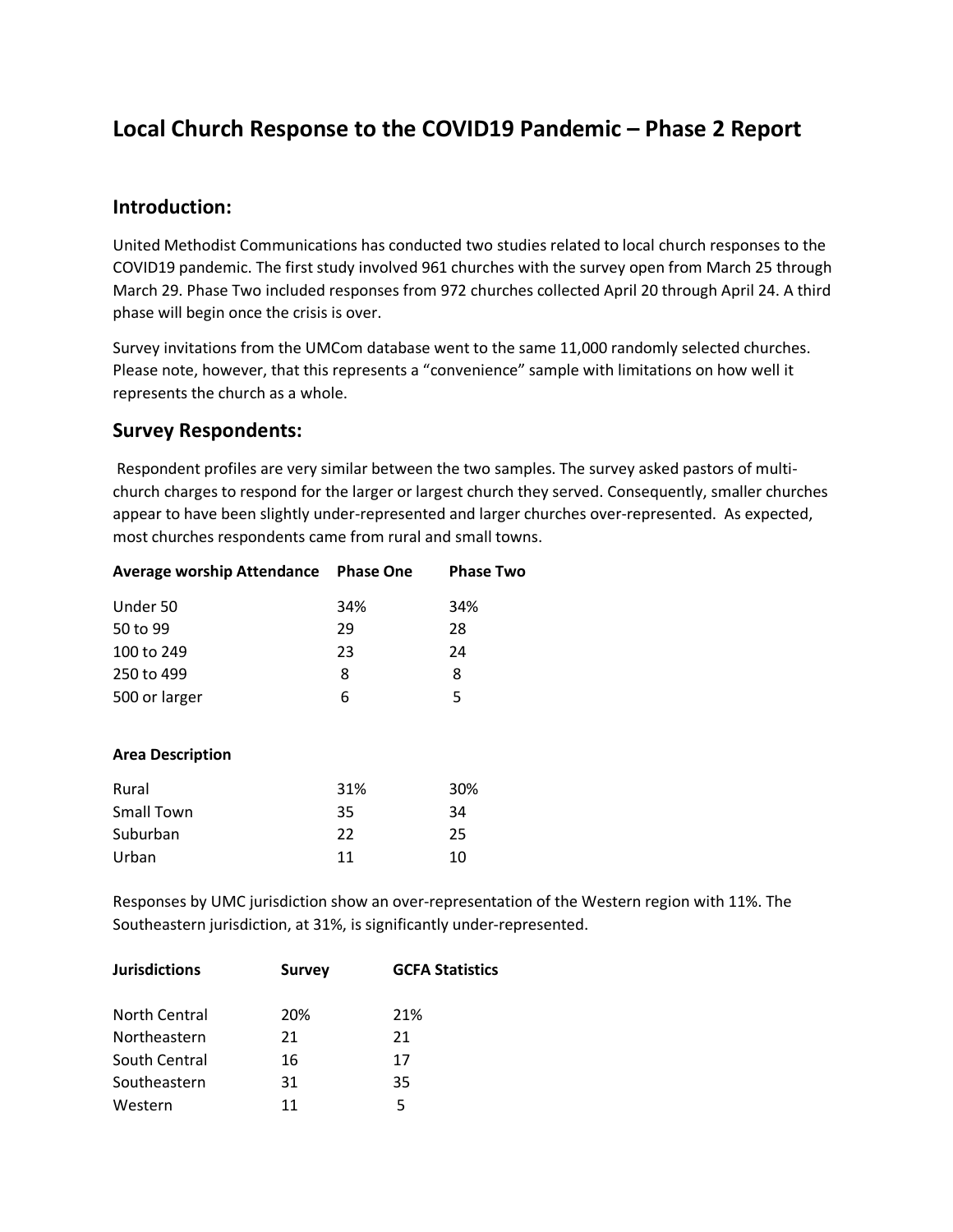#### **Overview:**

Responses in Phase Two indicate that pastors have a significantly more positive attitude toward the state of their church than a month ago. Similarly, their descriptions of their own mental conditions show more confidence at their ability to respond to adverse circumstances.

| <b>Positive</b> | <b>Negative</b> |
|-----------------|-----------------|
| Hopeful, 43%    | Uncertain, 22%  |
| Calm, 34%       | Exhausted, 20%  |
| Resilient, 28%  | Stressed, 13%   |
| Encouraged, 26% |                 |
| Inspired, 17%   |                 |

Survey participants point to a higher average worship attendance compared to before the crisis and improved financials since the advent of the pandemic. Their responses suggest that churches will exit the pandemic with more assurance that they can adapt to problems and be more viable.

This performance comes despite 40% of the pastors indicating they feel oversaturated with the level of content currently available for church leaders.

## **Average Worship Attendance**

While not asked during the Phase One study, the trend for average worship attendance indicates that the combined online and onsite worship attendance exceeds pre-crisis levels for almost half the churches. Only 18% indicate that the known attendance levels are behind those before the crisis.



Performance on average attendance is not uniform. Churches over 100 in average attendance are more likely than smaller churches to say they have increased attendance.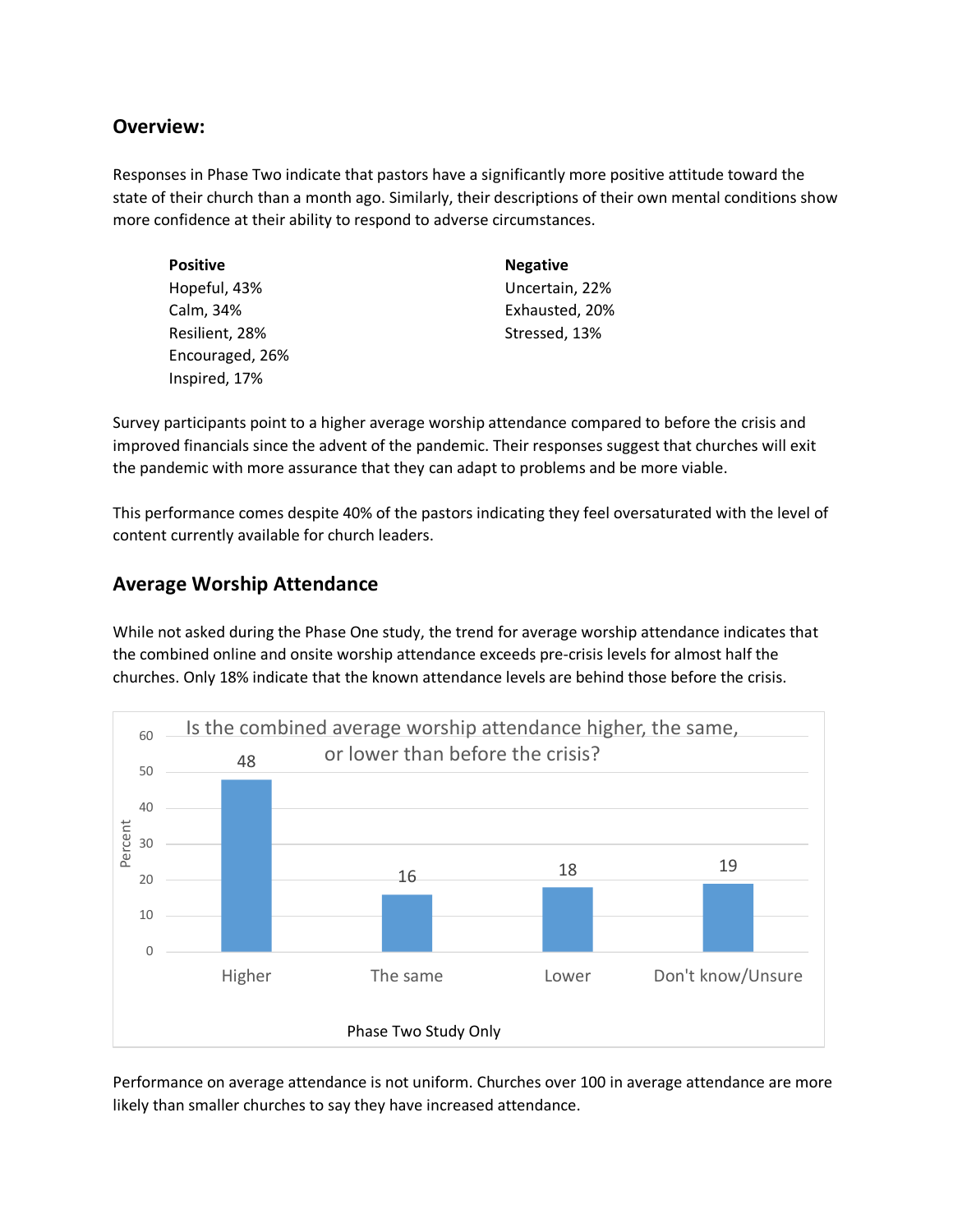Churches have boosted attendance by aggressive transitioning to digital and online worship formats. Now almost three out of four churches use online worship with almost 2/3's having launched online worship since the crisis. Only 2%, mainly those under 50 in attendance, say their church has canceled all services vs. 14% previously.





## **Church Financial Conditions:**

Local churches are much more optimistic about their financial conditions. The number of churches that state that finances are "not a concern" has doubled to 30% in the past month and the number expecting to make drastic cuts has dropped from 24% to 3%. Even adding churches which already have made cuts would only raise that number to 8%.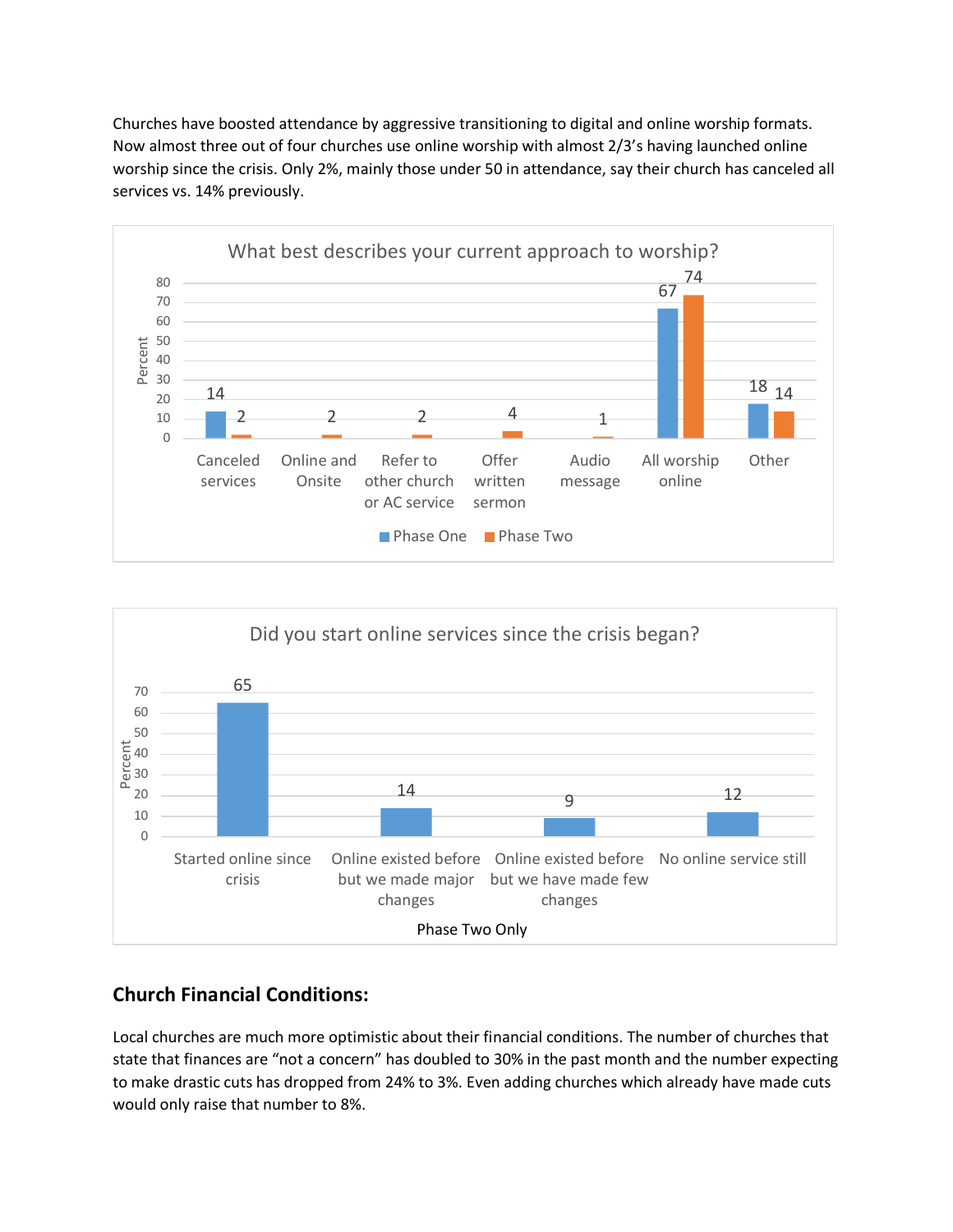This optimism stems from improvement in giving. In Phase One, 76% of churches reported lower levels of giving versus 51% in the most recent study. Even more important, churches saying that giving has dropped indicate that the percentage of decline is much less than before. Only 23% report giving down more than 20% compared to 64% in March.

Still, declines are more likely among churches under 250 in attendance. This may reflect that smaller churches, particularly those under 100 are significantly less likely to offer ACH, credit card and online giving.



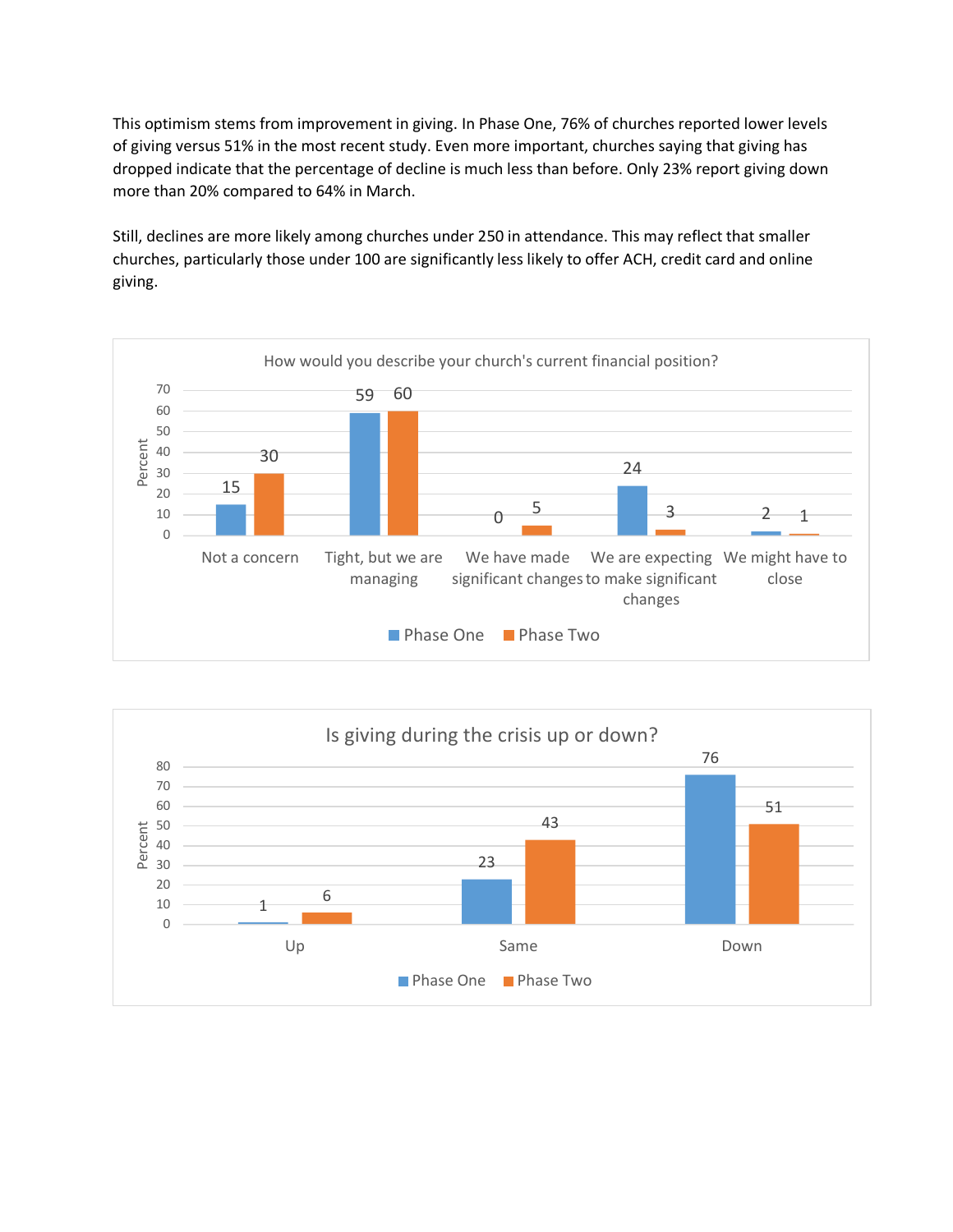

This performance comes as churches have aggressively promoted digital giving. While some have added ACH, 6%, and online giving, 18%, most churches have benefitted from aggressively communicating the need for giving to their parishioners, 35%. Also, many churches have followed through with applying for funds through the CARES Act, 44%. The percentage of larger churches applying for CARES support grows substantially for larger churches, 89% of churches with attendance over 500 have applied for government support as well as 72% of those 250 to 499.

A critical aspect for the Connection shows that a number of churches have reduced contributions to global ministries, 7%, local ministries, 4%, and payments of apportionments, 19%. Decisions to delay or reduce apportionments appear fairly standard regardless of church size.

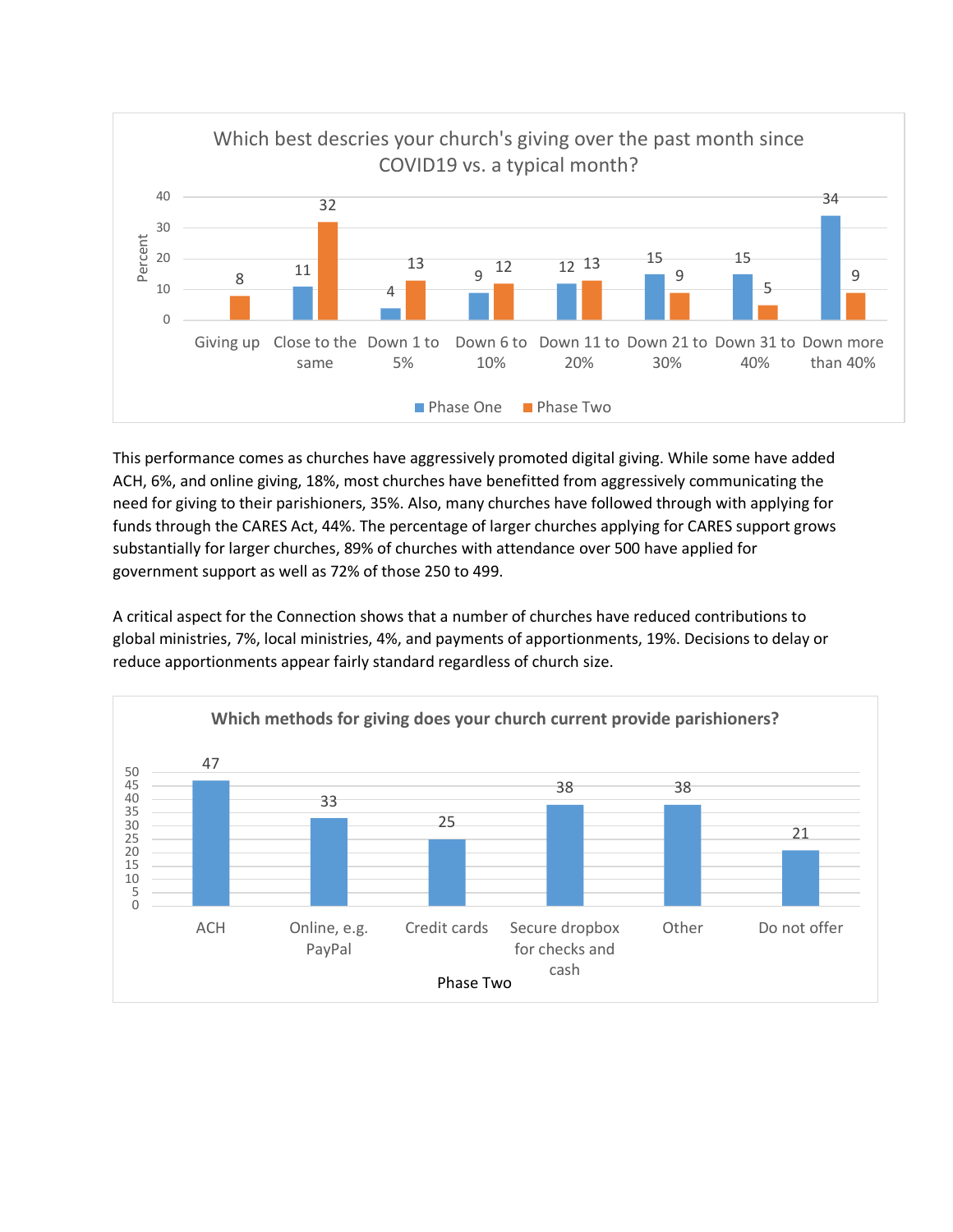

Reasons for not using ACH or online giving may reflect an unwillingness to consider technology oriented giving. The primary reason is the perception that members would not use the service or that it is too costly or complicated. GCFA and UMCom should develop case studies of smaller churches and their success in increasing giving through technology.

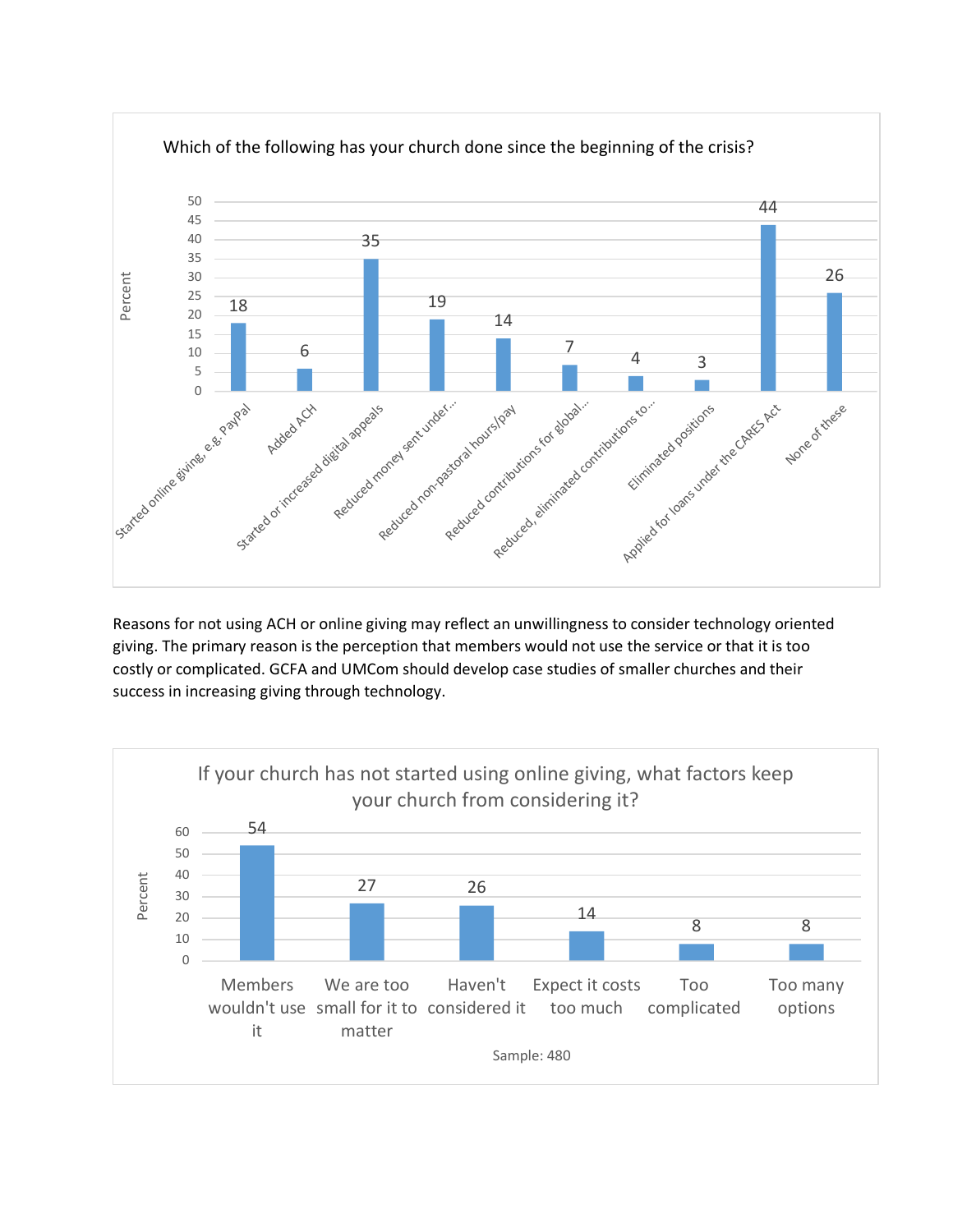## **Church Priorities**

The top priorities of local churches focus on members and member services. Finances, though important, are not the driving force for church activities. Interestingly, only 3% of respondents included supporting the ill as one of their top three priorities. This likely reflects the fact that only 18% know that someone in their congregation has or has had COVID.



#### **Resources Needed:**

The areas in which churches are seeking support centers on tech training, the management of online small groups, devotional support for members, and resources on giving.

# Resources Needed by Local Churches

|                                                  | <b>Phase One</b> | <b>Phase Two</b> |
|--------------------------------------------------|------------------|------------------|
| Technology training                              | <b>NA</b>        | 43%              |
| Practical ways to be in mission in the community | 36%              | 33%              |
| How to lead online small groups                  | <b>NA</b>        | 28%              |
| Devotional support for members                   | 34%              | 25%              |
| Resources on giving                              | <b>NA</b>        | 21%              |
| Content for websites                             | 18%              | 16%              |
| Leadership training on managing during crises    | 15%              | 13%              |
| Information on the CARES Act                     | <b>NA</b>        | 9%               |
| Content for preaching                            | 14%              | 8%               |